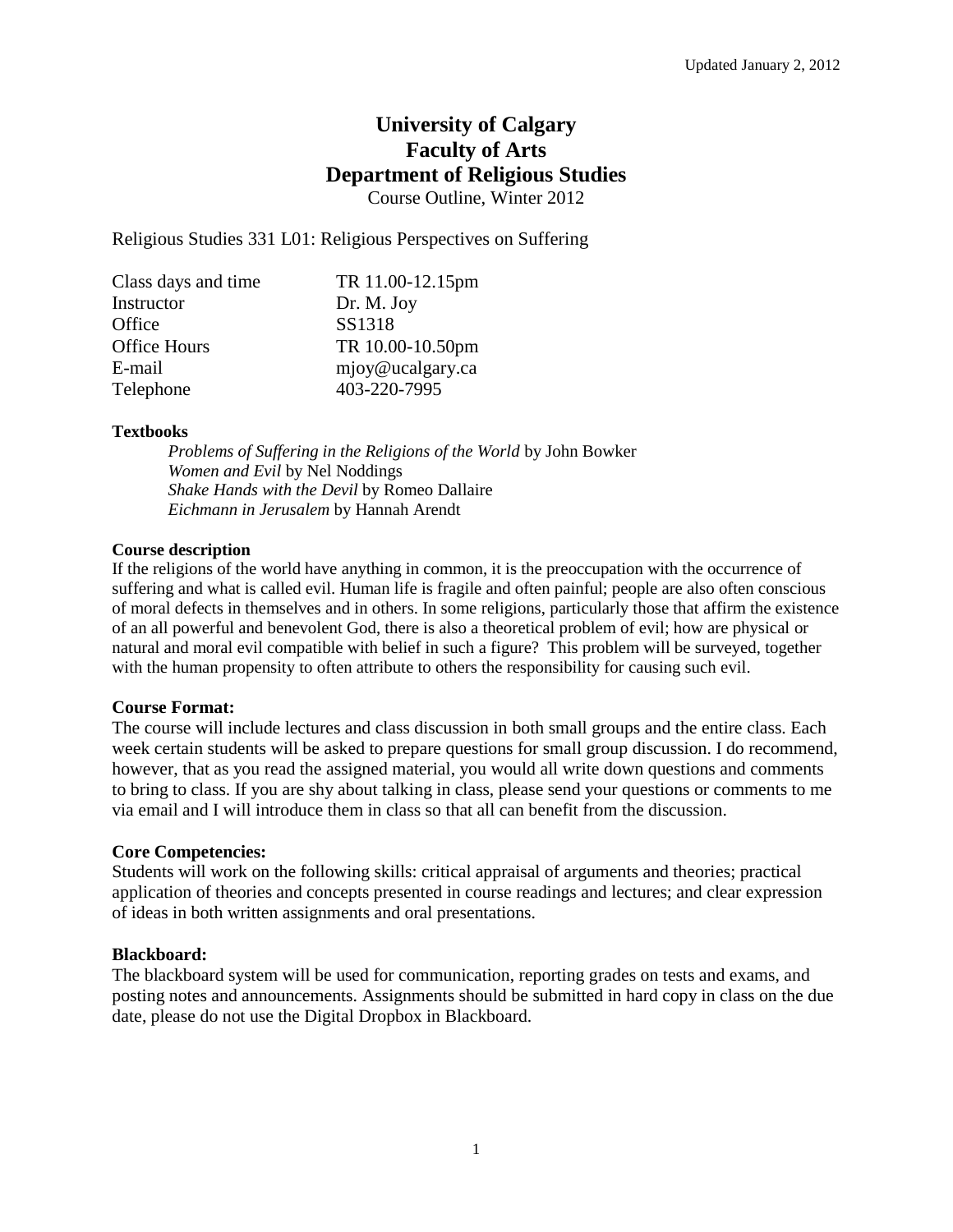## **Course Requirements:**

| 3 written response papers (4 pages) are due on: | $3x10% =$ | 30%   |
|-------------------------------------------------|-----------|-------|
| Jan. 24th, Feb 14th, March 6th                  |           |       |
| Midterm Exam: February $21st$                   |           | 15%   |
| Book Report due on March 27 <sup>th</sup>       |           | 15%   |
| Final Essay (10-12 pages) due April $10th$      |           | 40%   |
|                                                 |           |       |
|                                                 |           | 100\% |

**Reading Response Papers** – These three papers will be a reflection on course material and class discussions. In no case will a paper be accepted after the due date.

**Exams** - The midterm and final exam will include short answer questions (requiring answers of one or two paragraphs) and short essay questions (requiring answers of one to two pages). Your answers will be graded on form (proper grammar, effective organization of ideas, clear writing style) as well as content (accuracy, completeness, strength of analysis).

**Book Report & Final Essay -** Guidelines will be posted on Blackboard.

# **N.B. POLICY REGARDING MISSED EXAMINATIONS**

Exam dates are firm. Without acceptable documentation (i.e. medical certificate, police report, bereavement notice, confirmation of religious observance, or court summons), missed assessments will be awarded an 'F'. PLEASE CONSIDER THIS IN YOUR DECISION TO CONTINUE WITH THIS COURSE.

This policy is intended to encourage diligence and integrity among students as well as to uphold principles of fairness and equality with respect to other students in the class. Excuses other than those listed above will receive little attention.

# **Policy for Lateness**

If students do not wish to incur a penalty for late submission of assignments, permission must be sought from the instructor at least three days prior to the due date.

# **Grading**

A numerical mark will be given for each course requirement. A letter grade will be assigned on the following number and letter grade scheme, standardized within the Department of Religious Studies:

| A+   | $100 - 96$  | $959 - 90$  |    | $89.9 - 85$ |
|------|-------------|-------------|----|-------------|
| $B+$ | $84.9 - 80$ | 79.9 - 75   | B- | $74.9 - 70$ |
|      | $69.9 - 65$ | $64.9 - 60$ |    | $59.9 - 55$ |
| )+   | 54.9 - 53   | 52.9-50     |    | Under 50    |

Recording of lectures: Recording any part of any lectures in any form must first approved be by the instructor in writing and is for individual private study only. See current Calendar, Tape recording of Lectures.

### **Academic Honesty**

Plagiarism is not tolerated at the University of Calgary and has serious consequences. Your essays/presentations must be your own work and inadequate referencing may be seen as plagiarism. Please see the relevant sections on